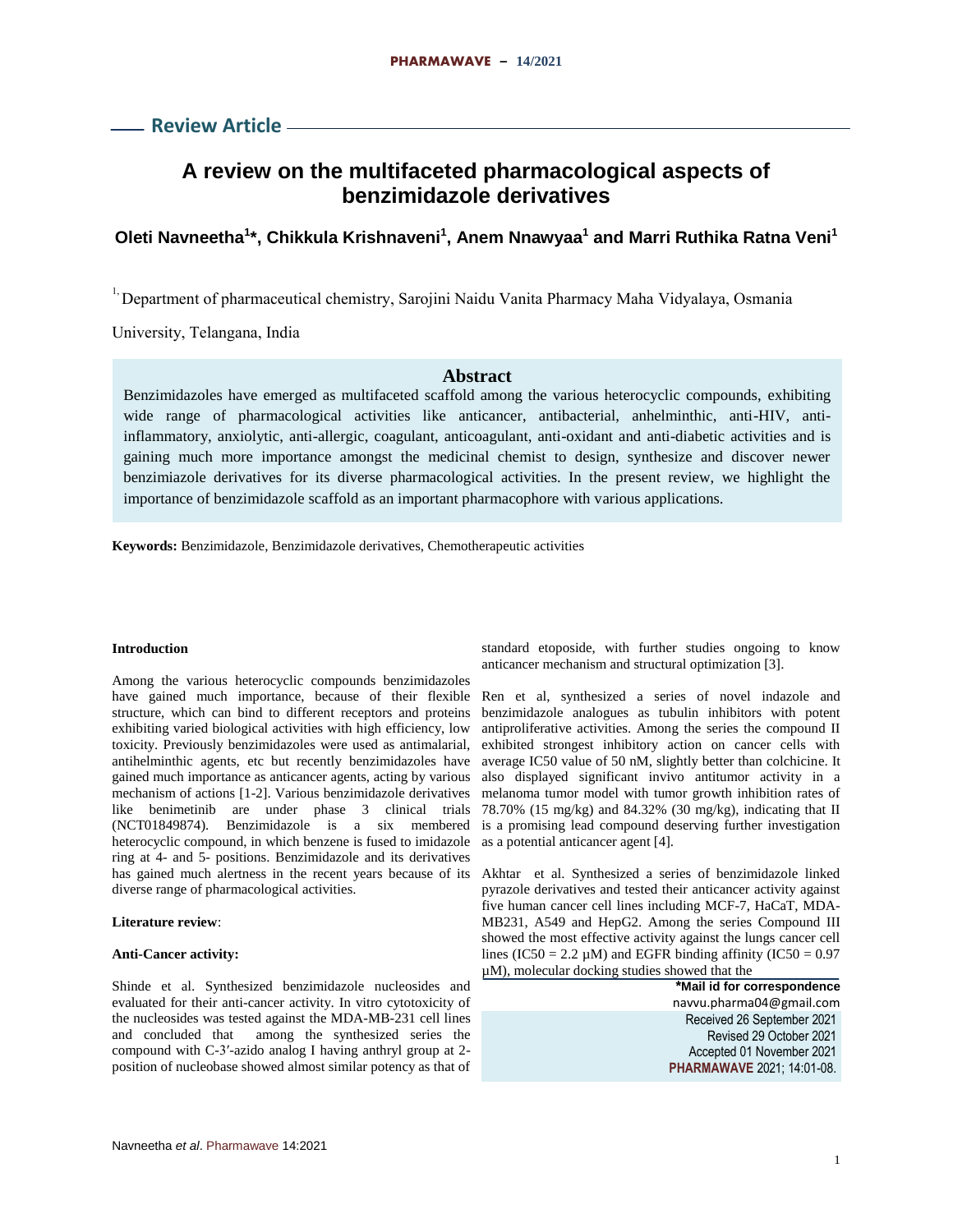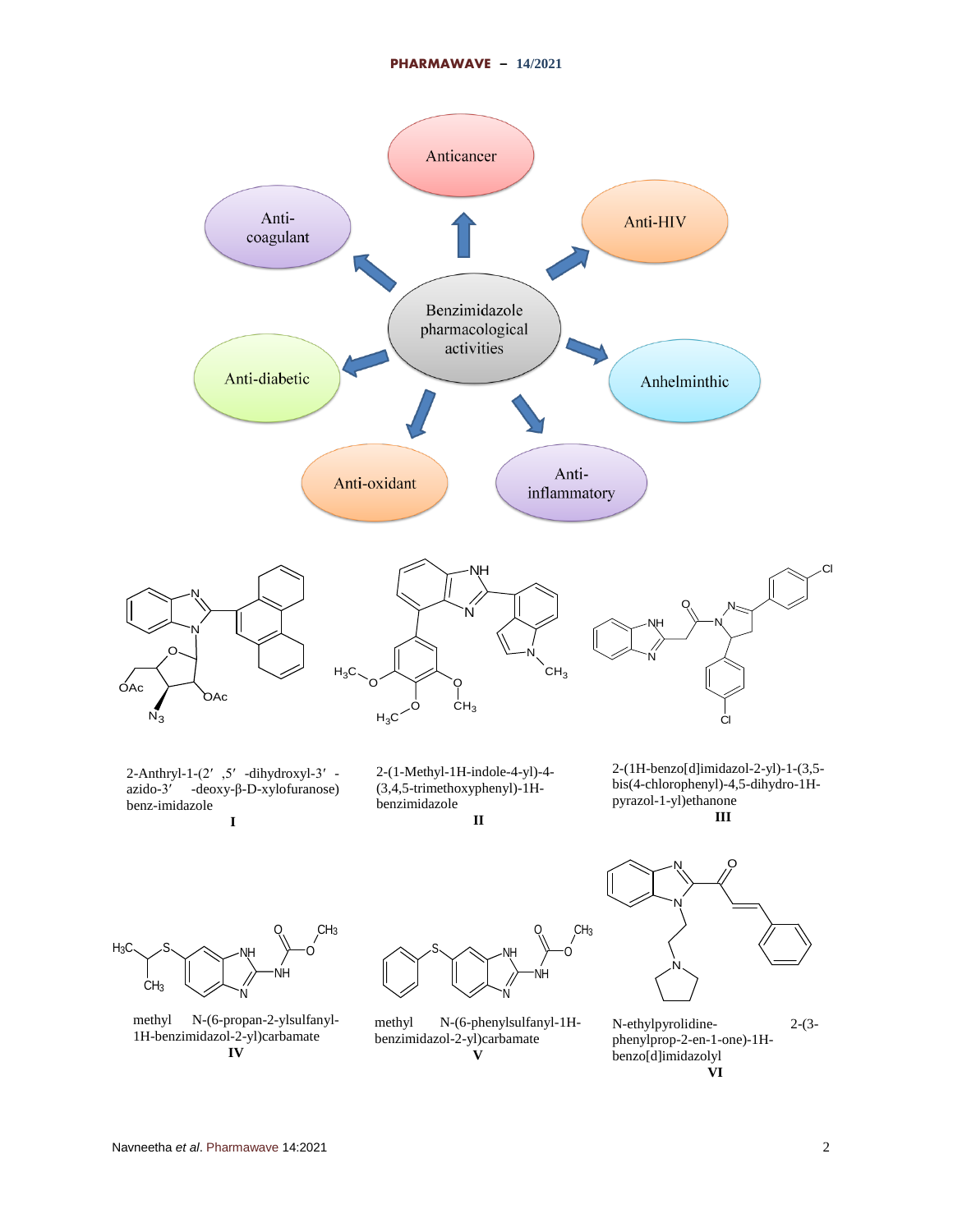



[1-(1H-benzo[d]imidazol-2-yl)-3-(5-((4-methylpiperazin-1-yl)methyl)-1,3,4-oxadiazol-2-yl) propan-1-one] **VII**





N **VIII**

[3-((5-(3-(1H-benzo[d]imidazol-2-yl)-3-oxopropyl)-1, 3, 4-oxadiazol-2-yl) methyl)-5-methylpyrimidine-2,4(1H,

Cl

3H)-dione]

2-[2-Chlorophenyl] Bemzimidazole **IX**

2-[4-Chlorophenyl] Benzimidazole **X** 2-[4-Methoxyphenyl] Benzimidazole **XI**

(PDB 1M17) with five key hydrogen bonds and two  $\pi$ - $\pi$ interaction with best binding energy, indicating that for developing anticancer agents [5].

Shimomura screened a total of 1271 small molecules against KRAS-mutant and wild-type lung cancer cell lines and found that the Treatment with two benzimidazole derivatives, IV and V yielded significant suppression of the RAS-related signaling therapeutic agent for treating patients with sorafenib resistance pathways in KRAS-mutated cells, suggesting that [7]. benzimidazole derivatives with tyrosine kinase inhibitors,



NH

 $O_{\rm c}$  $CH<sub>3</sub>$ 

benzimidazole linked pyrazoles can serve as potent compounds Fat-Moon Suk et al. Synthesized a series of benzimidazole derivative and reported that the compound VI bearing a pyrrolidine side chain on benzimidazole, inhibited the proliferation of sorafenib resistance cells by blocking the phosphorylation of AKT, p70S6 and the downstream molecule RPS6, indicating that the compound VI can be a novel





Butyl-3-(5,6-dimethyl-1*H*benzo[d]imidazol-1-yl)propanoatemz imidazole

**Anti-bacterial Activity: XII**

2-(4-(((1H-benzo[d]imidazol-2 yl)thio)methyl)benzoyl)-N-(4-fluoro phenyl)hydrazine-1-carbothioamide **XIII**

2-(4-(((1H-benzo[d]imidazol-2 yl)thio)methyl)benzoyl)-N-(2,3 dichlorophenyl) hydrazine-1 carbothioamide **XIV**



*2*-(4-(((1H-benzo[d]imidazol-2 yl)thio)methyl)benzoyl)-N-(3,4 dichlorophenyl)hydrazine-1 carbothioamide **XV**



N′-(3,4-dichloro-2 hydroxybenzylidene)-4-(5-methoxy-1Hbenzo[d]imidazol-2-yl) benzohydrazide **XVI**



N'-(3,4-dichlorobenzylidene)-4-(5 methoxy-1H-benzo[d]imidazol-2 yl)benzohydrazide **XVII**

Navneetha *et al*. Pharmawave 14:2021 3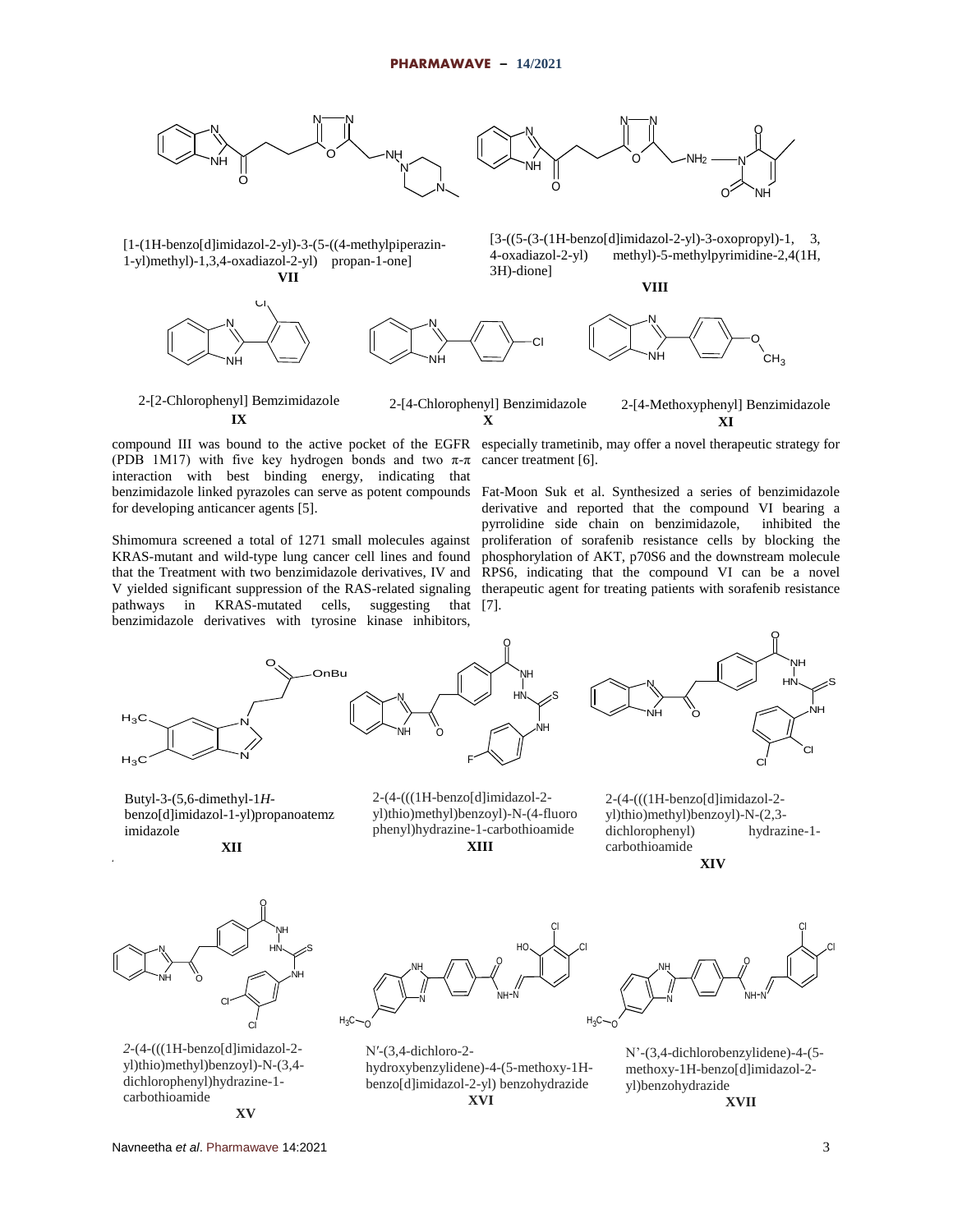oxadiazole ring and evaluated for antiproliferative activity, amongst the series the compound VII and VIII exhibited highest drug score and emerged as lead compounds and **Anti-Alzheimers Activity:** motivates for further development of more effective and safer compounds [8].

Verma et al. synthesized a series of 2-substituted benzimidazole derivatives, and evaluated their antimicrobial

activity by filter paper disc method at conc 100 µg/ml and concluded that the compounds IX, X and XI exhibited good activity against gram-positive bacteria *staphylococcus aureus* and gram –negative bacteria *Escherichia coli* [9].

Wen et al, synthesized a series of benzimidazole derivatives and evaluated their antimicrobial activity against *Bacillus subtilis* and *Bacillus proteus*. Among the series the compound XII showed excellent activity with MIC of 16 μg/mL against than standard chloromycin indicating that benimidazole [11].

Rashid et al. synthesized a series of benzimidazole with scaffolds can be a potential bioactive compounds with further investigation [10].

*Bacillus subtilis* and MIC of 8 μg/mL against *Bacillus proteus*, with IC50 values of 4.10±0.10, 2.20±0.10 and 2.20±0.30µM Adalat et al, synthesized a series of Benzimidazole thiosemicarbazide and benzimidazole-based Schiff bases derivatives and evaluated their invitro anti-Alzheimer's activity and concluded that from series 1 (benzimidazole thiosemicarbazide derivatives), the compounds XIII, XIV and XV, showed excellent anticholinesterase with IC50 values of 1.30±0.10, 1.60±0.50 and 2.40±0.10µM respectively and butylcholinesterase activity with IC50 values of 2.40±0.10, 1.50±0.10 and 2.40±0.10µM respectively. And compounds from series 2, (benzimidazole-based Schiff bases) the compounds XVI, XVII and XVIII exhibited excellent anticholinesterase activity with IC50 values of 1.50±0.10,  $0.60\pm0.50$  and  $0.90\pm0.05\mu$ M and butylcholinesterase activity



2-(5-chlorothiophenyl)-5-nitro-1Hbenzimidazole

**Anti-Tubercular Activity:** 

2-(5-bromothiophenyl)-5-nitro-1Hbenzimidazole

**XX**

2-(3′ -Nitrophenyl)-5-chlorobenzimidazole **XXI**





3‐[2‐(2‐Chloro‐benzimidazole‐ 4‐(2‐Chloro‐benzimidazole‐1‐ 1‐yl) ‐ethyl]‐2‐methyl‐pyrido yl)‐2, 2‐diphenyl‐butyronitrile [1,2‐a]pyrimidine‐4‐one

**XXII**



3‐[2‐(2‐Chloro‐benzimida zole‐1‐yl)‐ethyl]‐2‐methyl‐ 6,7,8,9‐tetrahydro‐pyrido[ 1,2‐a]pyrimidine‐4‐one

**XXIV**

 $N_{\rm{b}}$   $\sim$   $N_{\rm{b}}$ 

N

Cl

O

N



4‐(2‐Chloro-benzimidazole-1 yl)-1-(4-fluoro-phenyl) –butan-1-one

**XXV**



methyl (6-(propylsulfonyl)-1H-benzo[d]imidazol-2-yl)carbamate **XXVI**



(RS)-2-([3-methyl-4-(2,2,2-trifluoroethoxy)pyridin-2-yl] methylsulfinyl)-1H-benzo[d]imidazole **XXVII**

Navneetha et al. Pharmawave 14:2021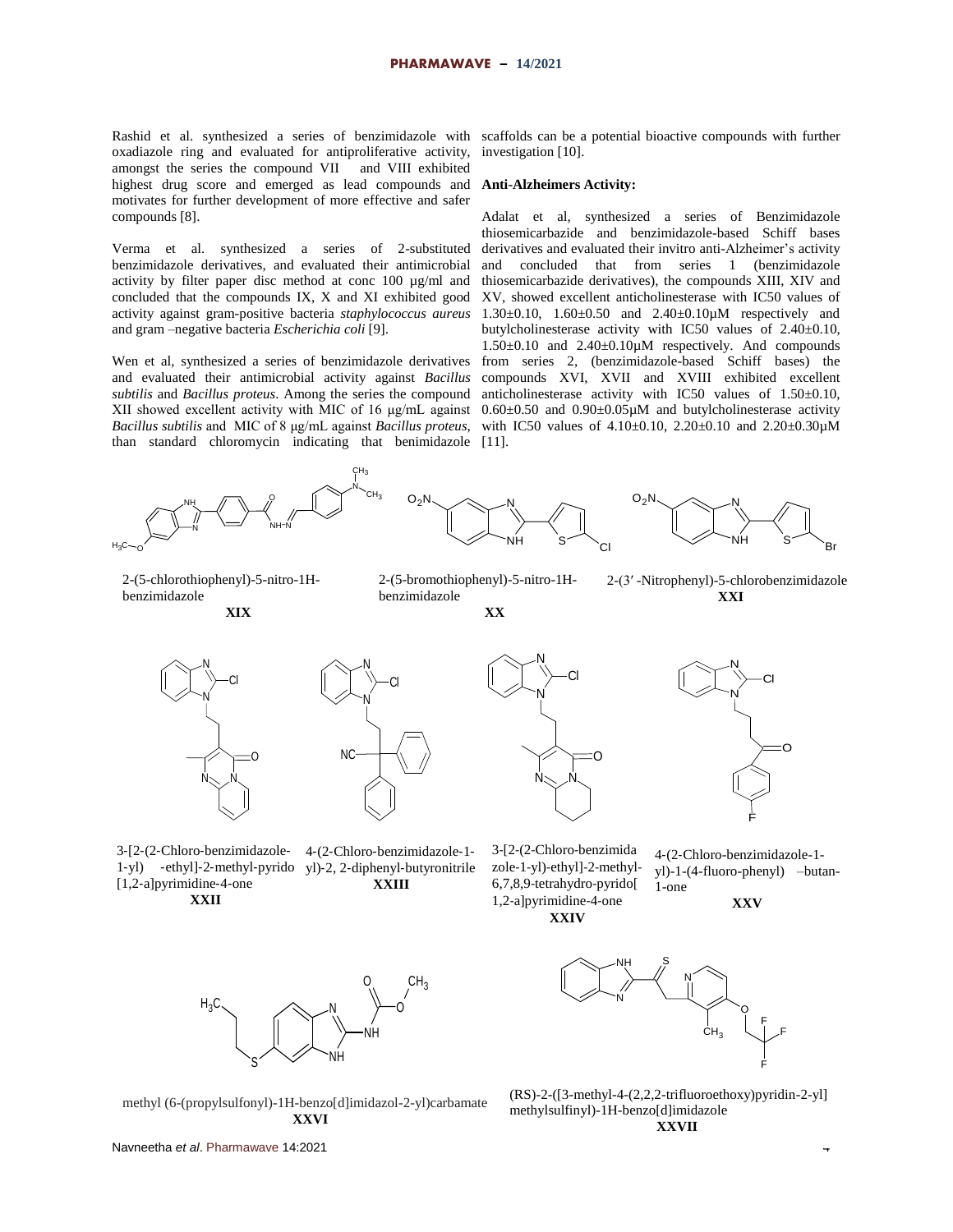Jimenez-Juarez et al, Synthesized a series of 2,5 disubstuted XXV were found to possess high activity against *Escherichia* and 1,2,5-trisubstituted benzimidazole derivatives and evaluated for their invitro antimycobacterial activity against disubstiuted compounds XIX, XX, and XXI effectively inhibited the growth of M. *tuberculosis* with MIC values of 89.6, 19.4, and 22.9nM respectively. Suggesting that **Anti-diabetic activity:** antimycobacterial activity of 2,5-disubstituted benzimidazoles can be further evaluated for in vivo studies to determine their Dik et al, conducted type 2 diabetic mellitus experiment using potential for treating tuberculosis [12].

### **Antifungal Activity:**

Radhu et al. synthesized N-substituted 2‐chloro‐1H‐benzimidazole derivatives, compounds XXIII,

M. *tuberculosis* H37Rv, and reported that the among the series standard ampicillin. The compound XXIV and XXV exhibited *coli* whereas compound XXII and XXV exerted very good activity against *Streptococcus pyogenes* when compared to the good antifungal activity [13].

benzimidazole derivatives like albendazole (XXVI) and lansoprazole (XXVII) on Wistar albino rats, and concluded that albendazole and lansoprazole can be potential drug in combination with other antidiabetic drugs for developing effective benzimidazole scaffold [14].



2-(4-bromophenyl)-1-(4-nitrophenyl)-1Hbenzo[d]imidazole

**XXVIII**



 $11-[2-Pyrrolidin-1-yl)ethyl]$  $tetrahydro[1,3] dia zepino$ a]benzimidazole dihydrochloride



2,3,4,5- 2-(1H-benzimidazol-2-yl)-3-(4-[1,2- diethylaminophenyl) acrylonitrile

**XXIX**

**XXX**



2-(1H-benzimidazol-2-yl)-3-(4-hydroxy-3-methoxyphenyl) acrylonitrile **XXXI**



2-(3,4,5-trimethoxyphenyl)-1H-1,3 benzodiazole **XXXIV**



(E)*-*(3,5*-*Dinitrophenyl)(2*-*((3,4,5 trimethoxybenzylidene)amino)*-*1Hbenzo[d]imidazol*-*1*-*yl)methanone **XXXII**

N

CI.

 $NO<sub>2</sub>$ 

NH

2-(2-chloro-4-nitrophenyl)-1H-

**XXXV**

1,3- benzodiazole



(E)-1-(2-((4- (Dimethylamino)benzylidene)amino)-1Hbenzo[d]imidazol-1-yl)hexadecan-1-one **XXXIII**



2- (2-iodophenyl)-1H-1, 3-benzodiazole **XXXVI**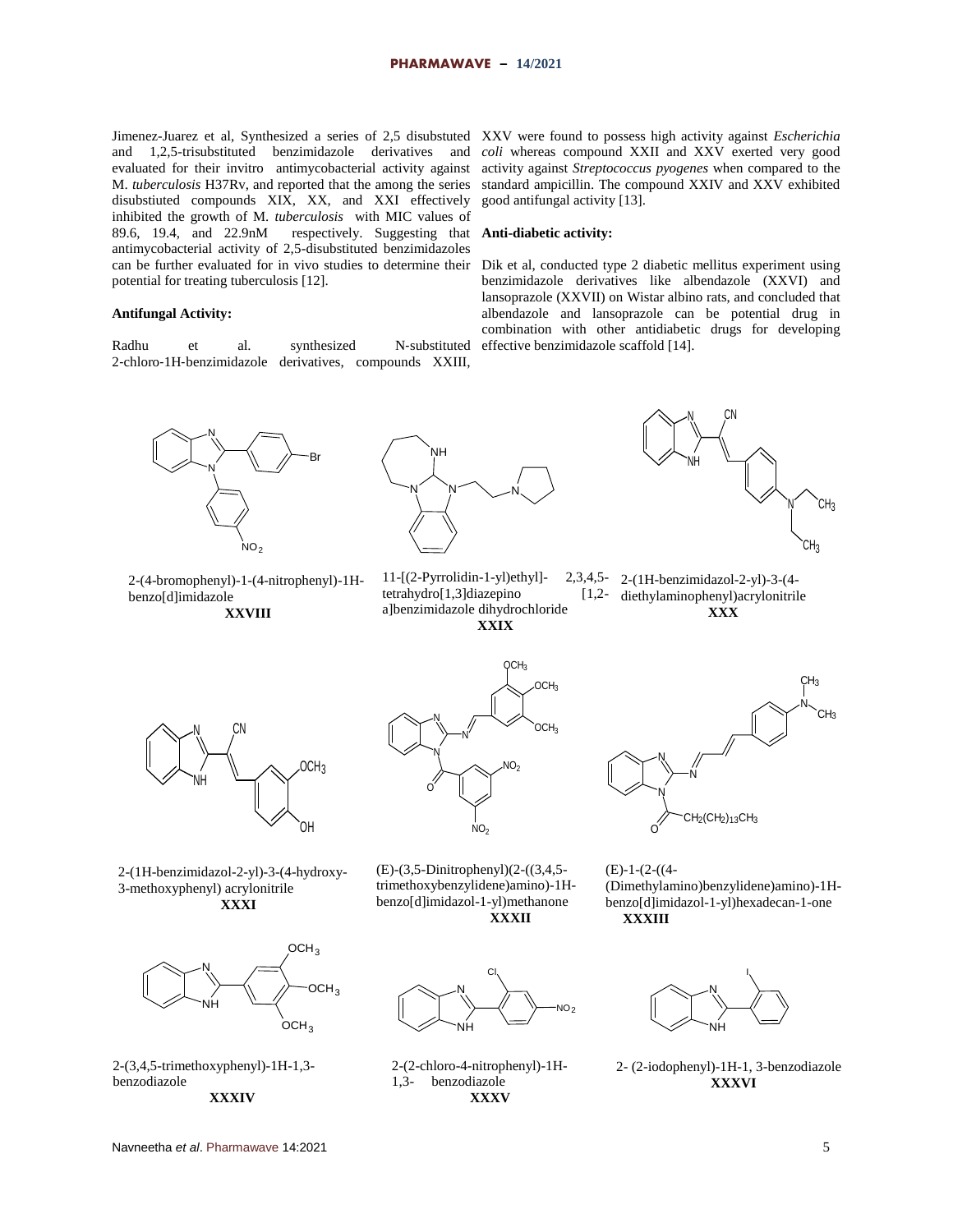

2- (2, 4, 5-trifluorophenyl)-1H-1,3- benz odiazole

**XXXVII**



2-(2-(3-Methyl piperazin-1-yl)phenyl)-1Hbenzo[d]imidazole **XXXX**



2-(2-( piperazin-1-yl)phenyl)- 1H-benzo[d]imidazole **XXXVIII**



2-(2-(2-ethyl piperazin-1-yl)phenyl)- 1H-benzo[d]imidazole **XXXXI**

N NH N NH-∕

2-(2-(2-methyl piperazin-1 yl)phenyl)-1H-benzo[d]imidazole **XXXIX**



2-(2-(4-ethyl piperazin-1 yl)phenyl)-1H-benzo[d]imidazole **XXXXII**

### **Anti-inflammatory activity:**

Garcia-Arandaa et al, synthesized a series of 1,2 diphenylbenzimidazoles derivatives and evaluated their antiinflammatory activity, for COX and NO synthase. Among the series the compound XXVIII exhibited the best inhibitory **Anti- HIV:** activity against COX-2 with additional, significant antiinflammatory activity in vivo when given orally [15].

### **Anti-anxiolytic activity:**

Maltsev et al, Performed anxiolytic study with new 11 dialkylaminoethyl-2,3,4,5-tetrahydrodiazepino [1,2 using elevated plus maze (EPM) and concluded that compound [17]. XXIX was found to be the most active compound than

diazepam with less toxicity. Indicating that 11 dialkylaminomethyl-2,3,4,5-tetrahydrodiazepino[1,2 a]benzimidazoles derivatives can be potential promising compounds in search of new effective anxiolytics [16].

a]benzimidazole derivatives. The screening was done invivo compounds can be further developed as new anti-HIV-1 leads Ting et al, synthesized a series of benzimidazole derivatives and evaluated their anti-HIV activity and concluded that the compounds XXX and XXXI exhibited the, best anti-HIV-1 activity with IC50 values of 3.45 nM and 58.03 nM respectively in anti-HIV-1 replication assay conducted in H9 cells with low acute toxicity profiles indicating that these









5-{[2-(4-Nitrobenzyl)-1Hbenzimidazol-1-yl]methyl}-N-phenyl-1,3,4-thiadiazol-2-amine **XXXXV**

2-[2-(4-nitrobenzyl)-1H-benzimidazol-1-yl]acetohydrazide **XXXXIII**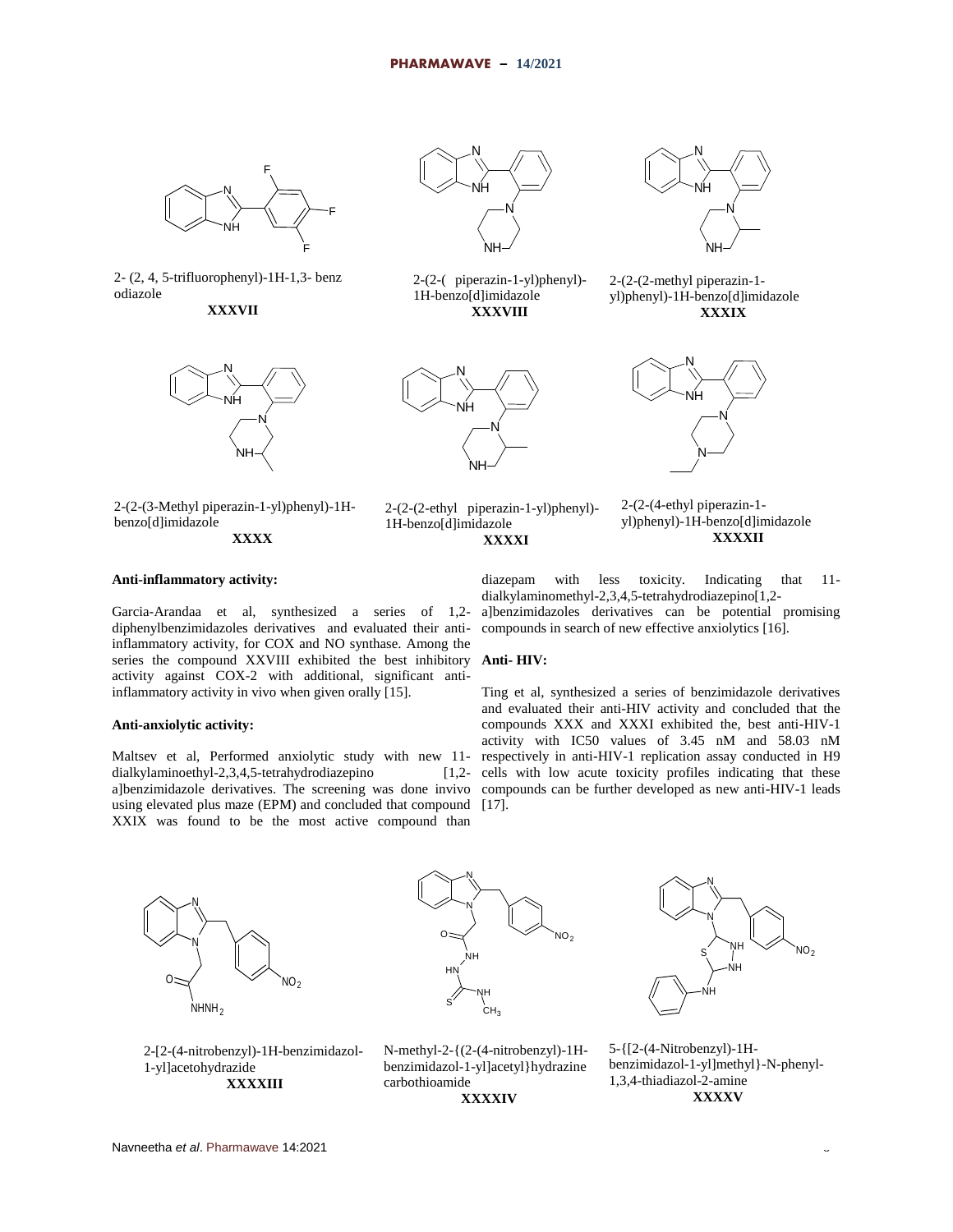### **Miscellaneous**:

Vashist et al, Synthesized a series of benzimidazole derivatives and evaluated their antibacterial, antifungal and anticancer activities and concluded that compound 1 exhibited good antimicrobial activity against E. coli (MICec =  $5.4 \mu$ M) and B. subtilis (MICbs = 10.7  $\mu$ M), on other hand compound XXXII exhibited potent antifungal activity against A. niger  $(MICan = 3.1 \quad \mu M)$  compared to standard fluconazole  $(MIC = 5.0 \mu M)$ , and can act as lead for further development as The authors proclaim no conflict of interest. potent antifungal agents. On other hand compounds like XXXIII exhibited potent anti-cancer activity against MCF7 (ATCC HTB-22) with a  $(IC50=5.5 \mu M,$  respectively) when compared to standard drug 5-fluorouracil, indicating that these 1. compounds can act as leads for discovery of new anticancer agents [18].

Anand and Wakode, synthesized and characterized a series of benzimidaole derivatives and evaluated their anti-bacterial antioxidant and anti-fungal activities, and concluded that, the compound XXXIV and XXXV were comparitively more active than other compounds against standard cefodoxamine, while<br>the compounds XXXVI and XXXVII exhibited more XXXVI and XXXVII exhibited more antifungal activity against *candida albicans* than other compounds at the same time showed best scavenging activity than the standard ascorbic acid, which states that benzimidazole exhibits high potential and can be further developed for finding potent inhibitors [19].

Bhardwaj et al. synthesized a series of novel 2-(2-(substituted piperazin-1-yl)-phenyl)-1H-benzo[d] imidazoles and evaluated their Antibacterial, Antifungal and Anticancer activity. The compounds XXXX was found to be active against Escherichia coli and Pseudomonas aeruginosa, XXXXI was active against Bacillus subtilis and Staphylococcus aureus, XXXXII was active against Candida albicans and Aspergillus niger, compounds XXXVIII and XXXIX, showed significant anticancer activity, indicating that benzimidazole derivatives can prove to potent chemotherapeutic agents [20].

Karaali et al. synthesized and characterized a new series of 2- (4-nitrobenyl)-1H-benzimidazole derivatives containing 1 substituted moieties at the 1st position of benzimidazole ring and screened for their antioxidant, antiurease and anti-xanthine oxidase activities. Compound XXXXIII, posses antioxidant effect (CUPRAC Antioxidant activity assay), XXXXIV, exhibited the best inhibitory effect against urease with an IC50 value of 13.04±0.89µg/ml, XXXXV displayed the best inhibitory effect against xanthine oxidase with an IC50 value of 12.30±0.33µg/ml [21].

### **Conclusion**

Therapeutic drugs containing benzimidazole scaffold are used in raising drugs that set out to be an active area of research. Owing to its number of pharmacological properties, this scaffold is of superior interest in designing and synthesis of novel therapeutic compounds. Therefore, in the present literature survey, we endeavour to discuss various derivatives of benzimidazole scaffold with various pharmacological activities. The literature survey shows the pharmacological activities of the reported synthesized benzimidazole derivatives

### **Conflict of Interest**

### **References**

- 1. Y. Snehlata, B. Narasimhan, K. Harmeet, Perspectives of Benzimidazole Derivatives as Anticancer Agents in the New Era, Anticancer Agents Med. Chem. 16 (2016) 1403-1425.
- 2. W. Wang, D. Kong, H. Cheng, L. Tan, Z. Zhang, X. Zhuang, L Huoyou, Y Zhou, Y Xu, Y Xiaohong, K Ding, New benzimidazole-2-urea derivates as tubulin inhibitors, Bioorg. Med. Chem Lett. 24 (2014) 4250-4253.
- 3. S. S. Vaishali, P. L. Pravin, A. S. Vyankat, K. Ayesha, Synthesis of benzimidazole nucleosides and their anticancer activity, Carbohydr. Res. 498. (2020) 108178.
- 4. Y. Ren, Y. Wang, G. Li, Z. Zhang, L. Ma, B. Cheng and J. Chen. Discovery of Novel Benzimidazole and Indazole Analogues as Tubulin Polymerization Inhibitors with Potent Anticancer Activities, J. Med. Chem. 64 (2021) 4498–4515.
- 5. Md. Jawaid Akhtar , Ahsan Ahmed Khan, Zulphikar Ali, Rikeshwer Prasad Dewangan, Md. Rafi , Md. Quamrul Hassan, Md. Sayeed Akhtar, Anees Ahmad Siddiqui, Sangh Partap, Santosh Pasha, M. Shahar Yar. Synthesis of stable benzimidazole derivatives bearing pyrazole as anticancer and EGFR receptor inhibitors. Bioorg. Chem. 78 (2018) 158-169.
- 6. I. Shimomura, Y. Akira, K. Isaku, K. Minami, T. Yuji, T. Koichiro, O.Takahiro, Y. Yusuke, Drug library screen reveals Benzimidazole derivatives as selective cytotoxic agents KRAS mutant Lung Cancer, Cancer. Lett. 451(2019) 11-22.
- 7. Fat-Moon Suk, Chao-Lien Liu, Ming-Hua Hsu, Yu-Ting Chuang, Jack P. Wang & Yi-Jen Liao. Treatment with a new benzimidazole derivative bearing a pyrrolidine side chain overcomes sorafenib resistance in hepatocellular carcinoma, Sci. Rep. 9 (2019) 17259.
- 8. M. Rashid, O. afzal, M. abdul, S. alfawaz altamimi, benzimidazole molecule as new anticancer agent; design, synthesis and admet prediction, J. Chil. Chem. Soc. 66 (2021) 5164-5182.
- 9. V. Rohit, G. Chitragupta, Ali Mohammed, S. Sanjay, P.K. Singh. Potent antimicrobial activity of 2-substituted benimidazole derivatives, Indian. J. Chem. 60 (2021) 148- 151.
- 10. W. Jing, L Yun-Lei, Z. Hui-Zhen, Z. Huan-Huan, Z. Cheng-He, C. Gui-Xin, A green and convenient approach toward benzimidazole derivatives and their antimicrobial activity, Chin. Chem. Lett. 27 (2016) 391-394.
- 11. A. Bushra, R. Fazal, T. Muhammad, J. A. Foziah, A. El Hassane, U. Nizam, S. Adnan Ali Shah, A. Zarshad, Z. Zainul Amiruddin, Synthesis of Benzimidazole–Based Analogs as Anti Alzheimer's Disease Compounds and Their Molecular Docking Studies. Molecules. 25 (2020) 4828.
- 12. R. Jimenez-Juarez, W. Cruz-Chavez, N. de Jesus-Ramirez, G. Ivonne Castro-Ramirez, I. Uribe-Gonzalez, G. Martinez-